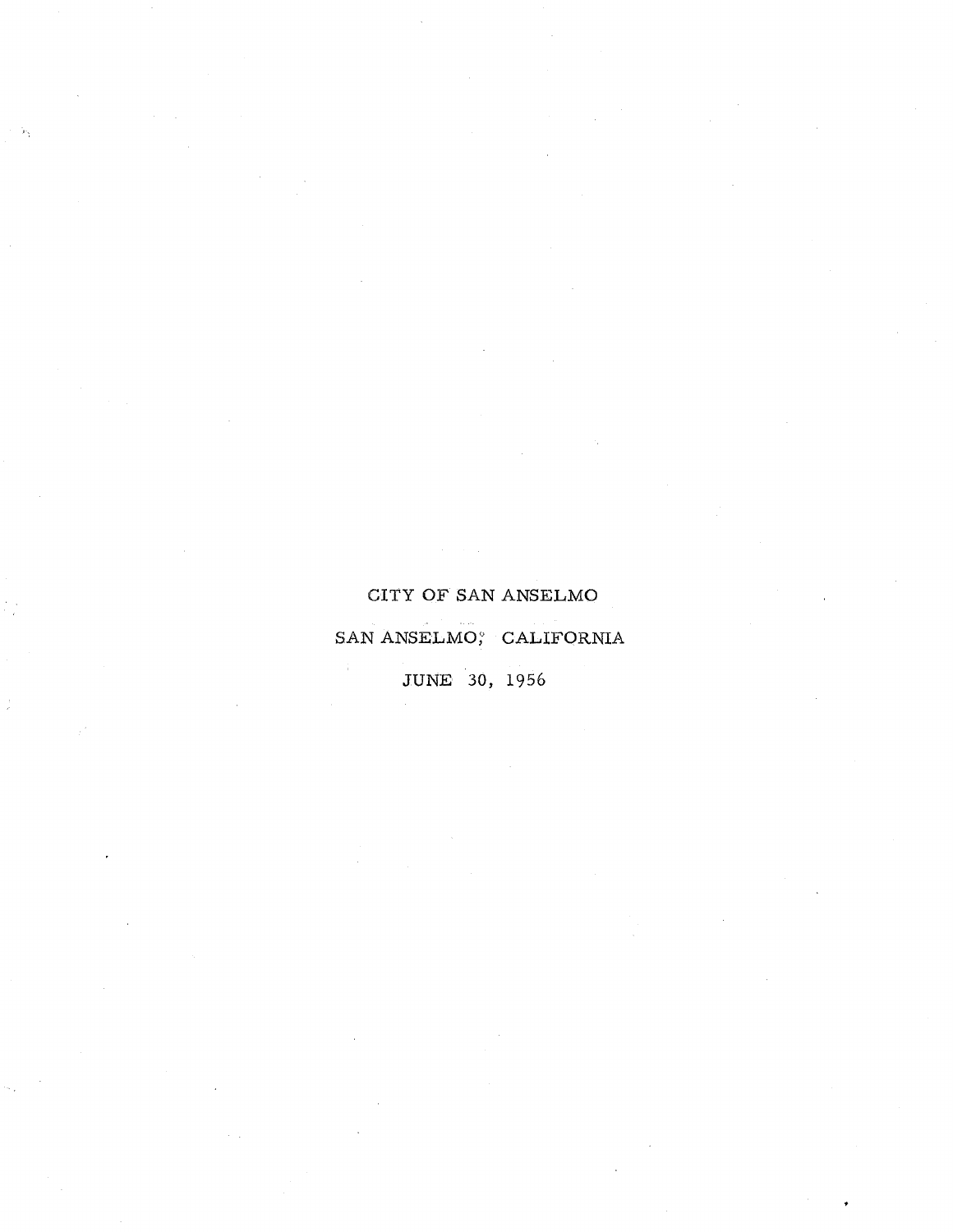#### **GEORGE W. FRANZMAN CERTIFIED PUBLIC ACCOUNTANT**

1010 B STREET SAN RAFAEL, CALIFORNIA

#### September 25, 1956

The Honorable Mayor and City Council of the City of San Anselmo San Anselmo, California

#### Gentlemen:

In accordance with instructions received, we have made an examination of the financial records of the City of San Anselmo for the fiscal year ended June 30, 1956, and beg to submit herewith the following exhibits:

> EXHIBIT A - SUMMARY OF REVENUES AND EXPENDITURES EXHIBIT B - ANALYSIS OF REVENUES EXHIBIT C - ANALYSIS OF EXPENDITURES EXHIBIT D - STATEMENT OF CHANGES IN FUNDS

The accounts as set forth in these exhibits closely follow the classifications outlined in the annual report to the State Controller.

#### SOOPE OF THE EXAMINATION

The cash on deposit with the banks at June 30th was confirmed direct from these depositaries, as were the bonds which have been deposited by them to secure such deposits. The following is a summary of these securities:

#### FIRST WESTERN BANK AND TRUST COMPANY -OAKLAND for the account of BANK OF AMERICA

| Alameda High School District 4-3/4 1959          | \$13,000.00  |
|--------------------------------------------------|--------------|
| Eden Township Hospital District 2-3/4 1965       | 30,000.00    |
| Eureka City Improvement 2-3/4 1972-74            | 70,000.00    |
| Napa Union High School District 1-1/2 1964       | 30,000.00    |
| Paso Robles Union High School District 2 1959-62 | 36,000.00    |
|                                                  | \$179,000.00 |

#### BANK OF AMERICA-SAN FRANCISCO for the account of the AMERICAN TRUST CO., SAN ANSELMO

| Palo Alto Unified School District 1-3/4 1959 | \$60,000,00  |
|----------------------------------------------|--------------|
| San Francisco Hetch Hetchy Water 2-1/2 1965  | 40,000,00    |
|                                              | \$100,000.00 |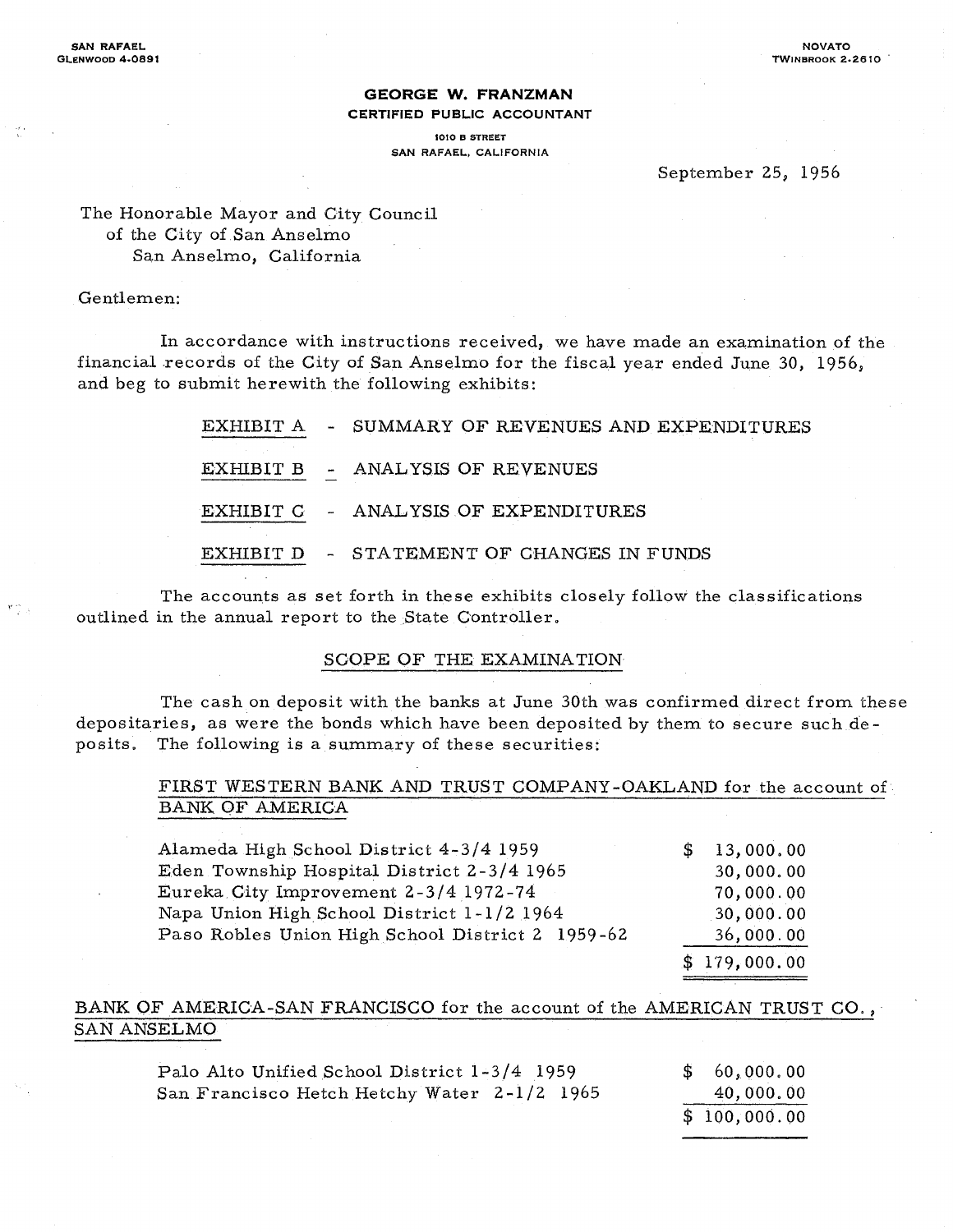The collection of city licenses, miscellaneous revenues and deposits, was verified by reference to the stubs of receipts issued for such payments, and the amounts received traced into the bank accounts. By reason of amendments to State legislation effective in 1952, fines are now levied and collected by the Municipal Courts and are apportioned to the various municipalities on a percentage basis established by such law. These apportionment checks were traced through the records into the bank accounts along with other revenues.

This examination did not cover a detailed check of all transactions, and only test checks were made of various items of records. Such checks were made of the cancelled warrants returned during the year by the banks. These warrants were examined for approval by the Finance Oommittee, and the arithmetical accuracy of the items appearing upon the attachments checked.

The Assessment lists were test checked for arithmetical accuracy and the calculation of the total tax assessment was verified. The taxes collected were apportioned to the proper funds on the basis of the following rates and in the respective amounts.

|                           | Rate | $\%$   | Amount         |
|---------------------------|------|--------|----------------|
| General Fund              | 1.00 | 83.33  | \$153, 258.03  |
| Library Fund              | .11  | 9.17   | 16,859.05      |
| Parks and Recreation Fund | . 09 | 7.50   | 13,793.30      |
| <b>TOTAL</b>              | 1.20 | 100.00 | \$183, 910, 38 |
|                           |      |        |                |

Total delinquencies at June 30, 1956 amounted to  $$4, 598.00$  of which  $$2, 856.90$ was for the current year. No attempt was made to circularize these accounts for their confirmation by the taxpayers.

There are no. General obligation bonds outstanding at the end of the year. The Street Improvement Bonds and Street Assessment Bond Fund was credited during the year with collections on delinquencies amounting to \$3, 108.86, which amount was apportioned to the other Funds.

Our examination was made in accordance with generally accepted auditing standards, and accordingly included such tests of the accounting records and such other auditing procedures as we considered necessary in the circumstances.

In our opinion, the accompanying Statements present fairly the financial position of the Oity of San Anselmo at June 30, 1956 and the results of its operation for the year ended, in conformity with generally accepted accounting principles applied on a basis consistent with that of the preceding year, subject to the comments embodied in this report.

Yours very truly,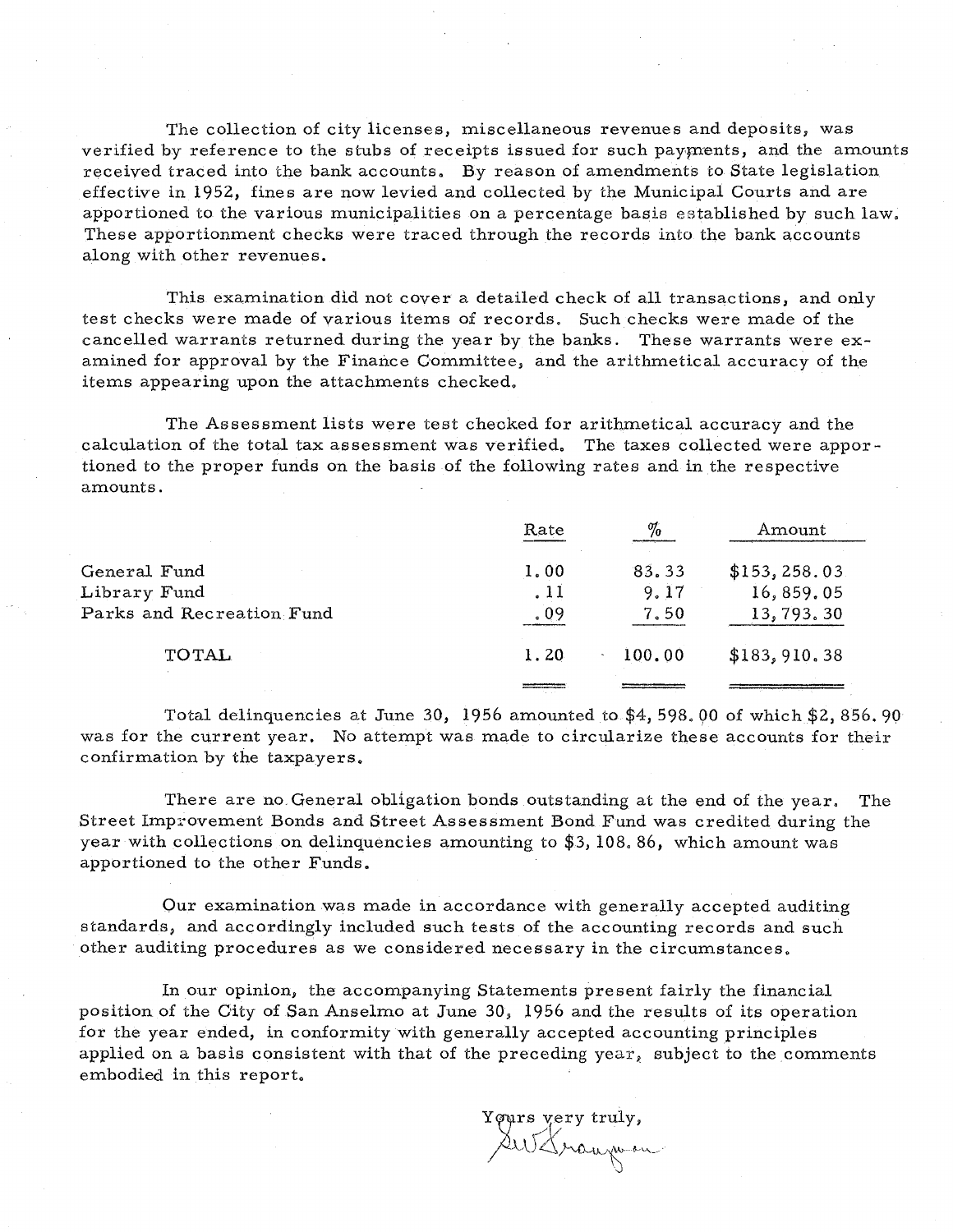EXHIBIT A

## CITY OF SAN ANSELMO SUMMARY OF REVENUES AND EXPENDITURES FISCAL YEAR ENDED JUNE 30, 1956

# Available Gash - July 1, 1955

 $\{ \sigma_{\alpha} \}_{\alpha \in \Delta}$ 

# \$ 76,201. 21

| Revenues:                                 |                  |              |
|-------------------------------------------|------------------|--------------|
| General Property Tax                      | \$188,646.75     |              |
| Licenses and Permits                      | 40, 963. 88      |              |
| Fines and Penalties                       | 11, 390.78       |              |
| Privileges                                | 7,441.75         |              |
| Sale of Property                          | 15, 489.77       |              |
| Subventions and Grants                    | 97,773.95        |              |
| Inspection Fees                           | 439.50           |              |
| Library Rentals and Fines                 | 3,407.25         |              |
| Sundry Receipts                           | 9,402.46         |              |
| Performance Bond Deposits                 | 500.00           |              |
| Employee Taxes and Dues Withheld          | 27, 977. 99      | 403, 434.08  |
|                                           |                  | \$479,635.29 |
| Expenditures:                             |                  |              |
| Legislative                               | \$.<br>8,030.59  |              |
| Finance Office and Accounts               | 11,870.92        |              |
| Law Office and Accounts                   | 2,900.00         |              |
| Other General Offices and Accounts        | 1,918.15         |              |
| General Government Buildings              | 6,657.91         |              |
| Protection to Person and Property         | 183, 210.85      |              |
| Streets                                   | 83, 965. 73      |              |
| Library                                   | 20,586.66        |              |
| Recreation and Parks                      | 17,038.10        |              |
| Social Security Tax                       | 3, 250, 88       |              |
| Performance Bond Refunds                  | 800.00           |              |
| Employee Taxes Withheld                   | 27, 977. 99      | 368, 207.78  |
| Total Available Cash June 30, 1956        |                  | \$111,427.51 |
| Add Back Outstanding Warrants             |                  | 22, 192. 26  |
| Total Cash on Hand - June 30, 1956        |                  | \$133,619.77 |
|                                           |                  |              |
| Distributed as Follows:                   |                  |              |
| Bank of America - San Anselmo             | 46, 217.28<br>\$ |              |
| American Trust Company - San Anselmo      | 89, 440.64       |              |
| Comptroller <sup>t</sup> s Revolving Fund | 1,000.00         |              |
| Office Cash Fund                          | 550.00           |              |
| Undeposited Cash                          | 193.28           |              |
| Prepayment 1956-57 Personal<br>Less:      | 137, 401.20      |              |
| Property Taxes                            | 3,781.43         | \$133,619,77 |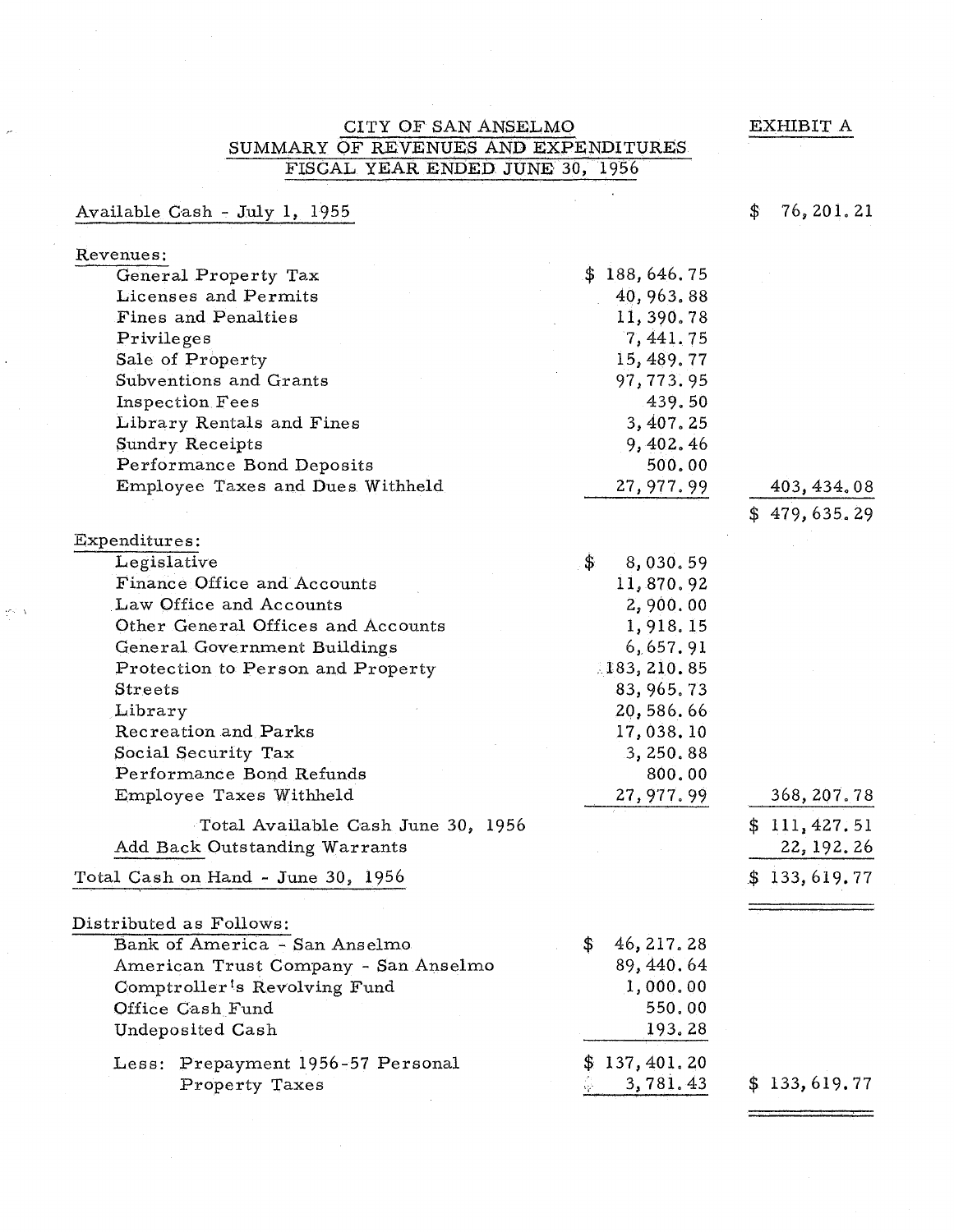EXHIBIT B

## CITY OF SAN ANSELMO ANALYSIS OF REVENUES FISCAL YEAR ENDED JUNE 30, 1956

| General Property Tax                                                                                                             |                                                   |                     |
|----------------------------------------------------------------------------------------------------------------------------------|---------------------------------------------------|---------------------|
| <b>Current Taxes</b><br>Delinquent Taxes<br>Penalties and Interest                                                               | \$183,910.38<br>3,108.86<br>1,577.83              |                     |
| Solvent Credits from County                                                                                                      | 49.68                                             | \$188,646.75        |
| Licenses and Permits                                                                                                             |                                                   |                     |
| <b>Business Licenses</b><br>Dog Licenses<br>Permits                                                                              | \$<br>32, 818.25<br>2,137.50<br>6,008.13          | 40,963.88           |
| Court Fines and Penalties                                                                                                        |                                                   |                     |
| Motor Vehicle<br>Penal Code #1463                                                                                                | \$.<br>4,976.47<br>6, 414, 31                     | 11,390.78           |
| Privileges                                                                                                                       |                                                   |                     |
| Franchises                                                                                                                       |                                                   | 7,441.75            |
| Sale of Property                                                                                                                 |                                                   |                     |
| City Lots<br>Equipment                                                                                                           | \$15, 196.62<br>293.15                            | 15, 489.77          |
| Subvention and Grants                                                                                                            |                                                   |                     |
| From State - Liquor Licenses<br>From State - Gasoline Taxes<br>From State - Motor Vehicle in lieu tax                            | \$<br>7,573.75<br>34, 843, 44<br>55, 356.76       | 97,773.95           |
| Inspection Fees                                                                                                                  |                                                   | 439.50              |
| Library Rentals and Fines                                                                                                        |                                                   | 3,407,25            |
| Sundry Receipts                                                                                                                  |                                                   |                     |
| Fire and Damage Recoveries<br>Lot Burning<br>Refund Insurance Premiums<br>Property Owners Share of Improvements<br>Rezoning Fees | 834.88<br>177.50<br>919.93<br>5, 110.52<br>300.00 |                     |
| Expense Refunds<br>Performance Bond Deposits                                                                                     | 2,059.63                                          | 9, 402.46<br>500.00 |
| Trust Funds - Employee Taxes and Dues Withheld                                                                                   |                                                   | 27, 977.99          |
|                                                                                                                                  |                                                   | \$403,434.08        |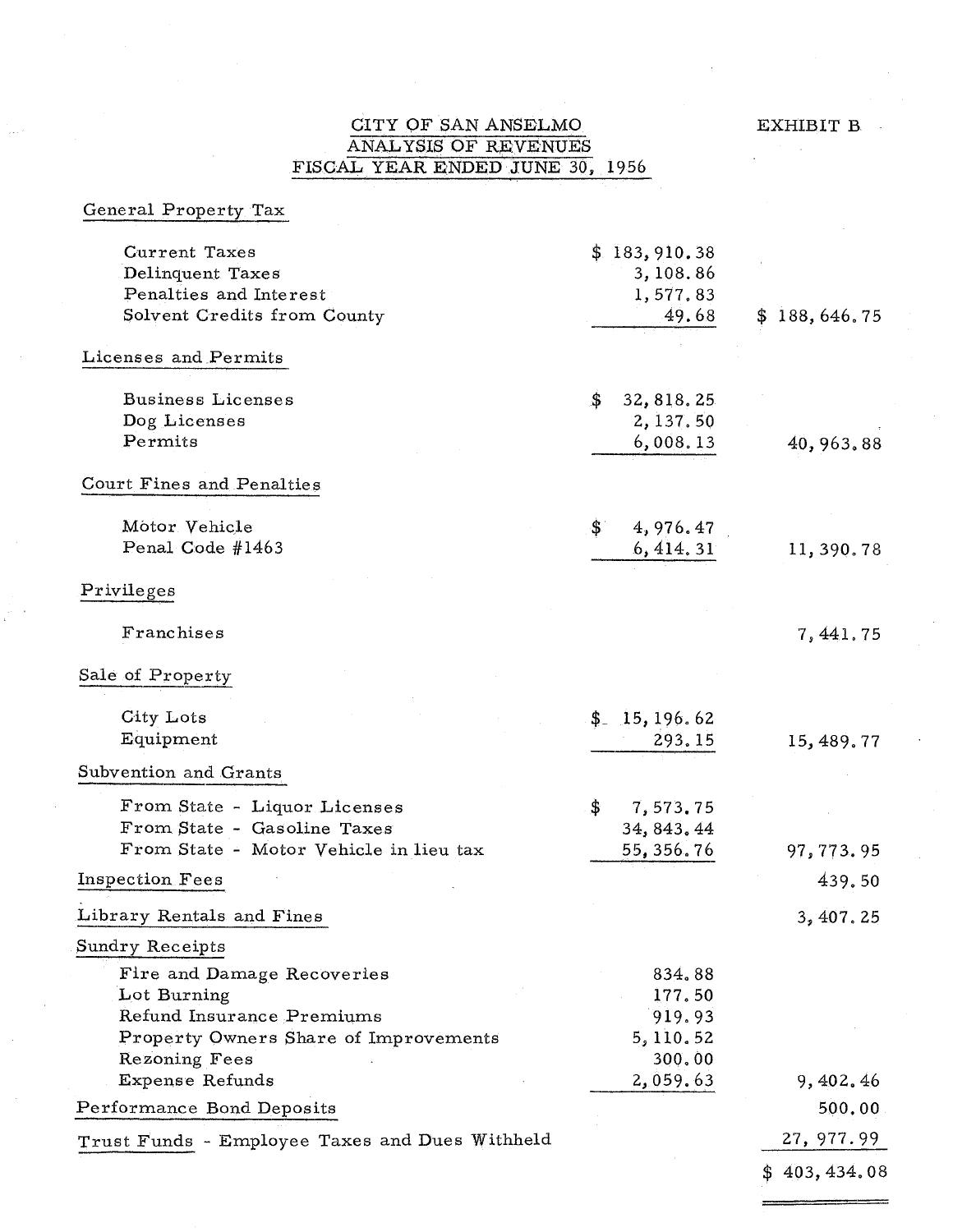EXHIBIT C ÷

## CITY OF SAN ANSELMO ANAL YSIS OF EXPENDITURES FISCAL YEAR ENDED JUNE 30, 1956

# Legislative

| Finance Office and Accounts<br>\$<br>Comptroller<br>6,180.00<br>Special Auditing and Accounting<br>1,050.00<br>Treasurer<br>250.00<br>4,390.92<br>Tax Collector, including Deputies<br>11,870.92<br>Law Office and Accounts<br>City Attorney<br>2,900.00<br>Other General Offices and Accounts<br>\$<br>116.92<br>Civil Service<br>465,00<br>City Dues<br>50.18<br>Civilian Defense<br>Elections<br>1,286.05<br>1,918.15<br>General Government Buildings<br>1,363.27<br>City Hall Furnishing and Repairs<br>\$<br>2,886.78<br>General Expenditures<br>6,657.91<br>Telephone<br>2,407.86<br>Protection to Person and Property<br>\$81,373,41<br>Police Department<br>86, 391.94<br>Fire Department<br>3,392.19<br>Inspection<br>Payment to County for Pound Service<br>2,206.00<br>Insurance<br>9,847.31<br>183, 210.85 |  |
|------------------------------------------------------------------------------------------------------------------------------------------------------------------------------------------------------------------------------------------------------------------------------------------------------------------------------------------------------------------------------------------------------------------------------------------------------------------------------------------------------------------------------------------------------------------------------------------------------------------------------------------------------------------------------------------------------------------------------------------------------------------------------------------------------------------------|--|
|                                                                                                                                                                                                                                                                                                                                                                                                                                                                                                                                                                                                                                                                                                                                                                                                                        |  |
|                                                                                                                                                                                                                                                                                                                                                                                                                                                                                                                                                                                                                                                                                                                                                                                                                        |  |
|                                                                                                                                                                                                                                                                                                                                                                                                                                                                                                                                                                                                                                                                                                                                                                                                                        |  |
|                                                                                                                                                                                                                                                                                                                                                                                                                                                                                                                                                                                                                                                                                                                                                                                                                        |  |
|                                                                                                                                                                                                                                                                                                                                                                                                                                                                                                                                                                                                                                                                                                                                                                                                                        |  |
|                                                                                                                                                                                                                                                                                                                                                                                                                                                                                                                                                                                                                                                                                                                                                                                                                        |  |
|                                                                                                                                                                                                                                                                                                                                                                                                                                                                                                                                                                                                                                                                                                                                                                                                                        |  |
|                                                                                                                                                                                                                                                                                                                                                                                                                                                                                                                                                                                                                                                                                                                                                                                                                        |  |
|                                                                                                                                                                                                                                                                                                                                                                                                                                                                                                                                                                                                                                                                                                                                                                                                                        |  |
|                                                                                                                                                                                                                                                                                                                                                                                                                                                                                                                                                                                                                                                                                                                                                                                                                        |  |
|                                                                                                                                                                                                                                                                                                                                                                                                                                                                                                                                                                                                                                                                                                                                                                                                                        |  |
| Streets                                                                                                                                                                                                                                                                                                                                                                                                                                                                                                                                                                                                                                                                                                                                                                                                                |  |
| \$<br>606.50<br>Engineering<br>Construction<br>21,937.51<br>40, 192.89<br>Maintenance<br>151.20<br>Acquisition<br>15,581.91<br>Lighting<br>5,495.72<br>83, 965.73<br>New Equipment                                                                                                                                                                                                                                                                                                                                                                                                                                                                                                                                                                                                                                     |  |
| 20,586.66                                                                                                                                                                                                                                                                                                                                                                                                                                                                                                                                                                                                                                                                                                                                                                                                              |  |
| Library<br>\$319, 140.81<br>Carried Forward                                                                                                                                                                                                                                                                                                                                                                                                                                                                                                                                                                                                                                                                                                                                                                            |  |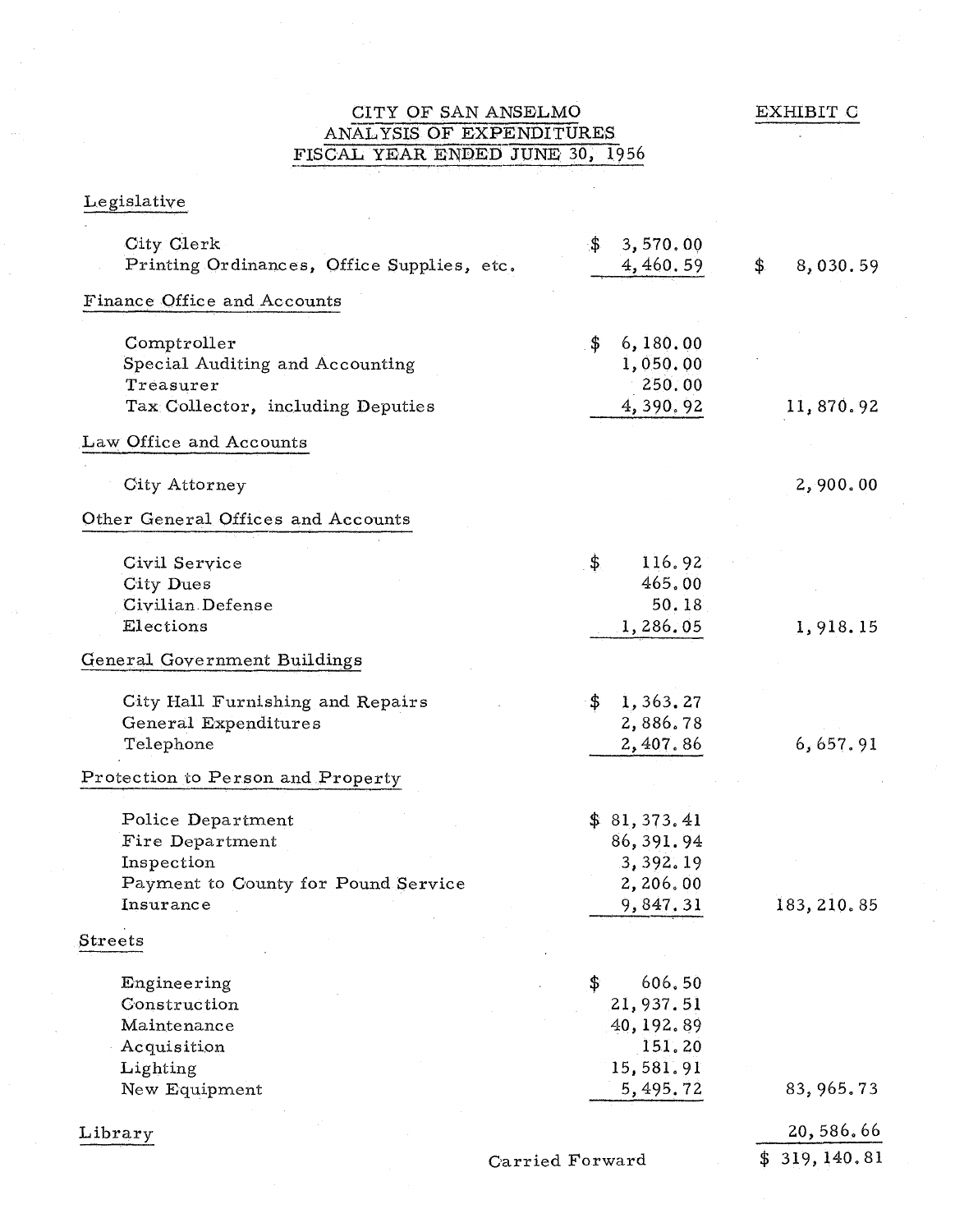EXHIBIT G (2)

## CITY OF SAN ANSELMO ANAL YSIS OF EXPENDITURES FISCAL YEAR ENDED JUNE 30, 1956

Carried Forward \$ 319, 140.81

Recreation

| Park Improvements                                    | \$7,633,69 |                   |
|------------------------------------------------------|------------|-------------------|
| Maintenance and Operation - Parks<br>and Playgrounds | 9,404.41   | 17,038.10         |
| Social Security Taxes                                |            | 3,250.88          |
| Performance Bond Refunds                             |            | 800.00            |
| Trust Funds                                          |            |                   |
| Employee Taxes and Dues Withheld                     |            | 27,977.99         |
| TOTAL EXPENDITURES                                   |            | 368, 207.78<br>S. |